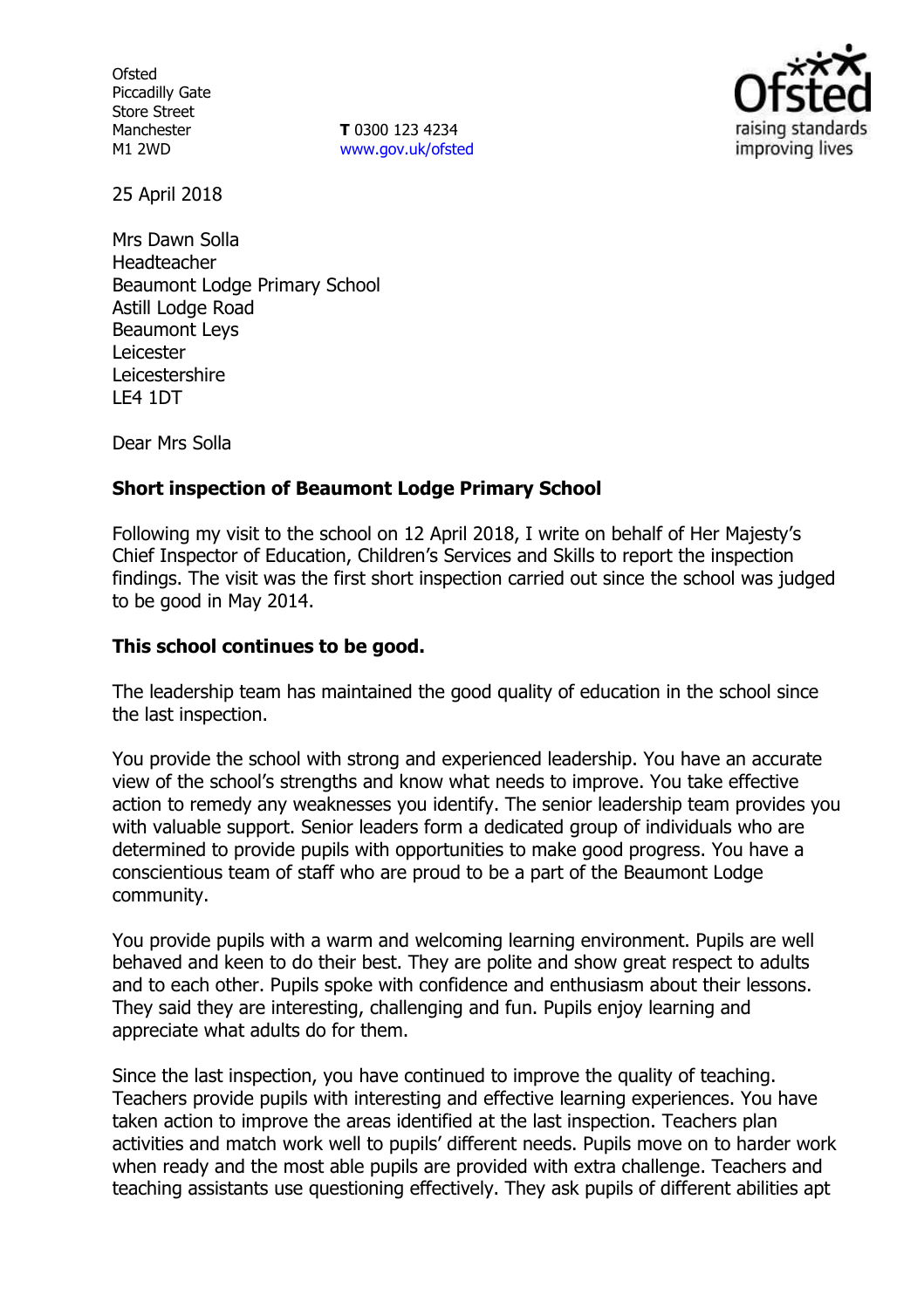

questions, both to check on their understanding and to make them think harder.

Pupils, many of who have low starting points, have continued to make good progress in reading, writing and mathematics since the last inspection. In reading, pupils' progress is more rapid. By the end of key stage 2, pupils reach similar standards to other pupils nationally. The school's assessment system provides you with useful and accurate information about pupils' progress in reading, writing and mathematics. Leaders make effective use of this information to identify and fill gaps in pupils' learning when they occur.

Members of the governing body work well with you and the senior leadership team. They provide you with appropriate support and challenge. You provide them with accurate and relevant information about the school's effectiveness. A link governor is assigned to each of the school's improvement priorities. This provides an effective way for governors to keep well informed about leaders' work and pupils' progress.

Although pupils make good progress, you know that a smaller proportion than average of the most able pupils reach the standards they are capable of. Similarly, the proportion of children in the early years who exceed expectations for their age is also below average. You also recognise that pupils' attainment in grammar and spelling has been a relative weakness. Furthermore, despite improvements in overall attendance over the last few years, you acknowledge that some pupils do not attend as often as they should.

#### **Safeguarding is effective.**

You have ensured that all safeguarding arrangements are fit for purpose. Staff are caring and vigilant. As the designated teacher for child protection and safeguarding, you keep staff, volunteers and governors well informed about safeguarding matters. You provide them with relevant and timely training. Staff know well the action they need to take if they have a concern. The procedures for accessing any extra support or care pupils may need are thorough. Records are meticulous and securely maintained.

Pupils told me that they feel safe in school. They explained how they learn to keep themselves safe in different situations. Pupils also told me how adults always listen if they need to speak with them. All parents and carers who responded to the school's own recent parental survey agreed that their children were safe.

#### **Inspection findings**

- During this short inspection, I focused on how effectively leaders are supporting children in the early years and pupils in key stage 1 to make good progress. I also looked at pupils' learning of grammar and spelling and checked what leaders are doing to improve pupils' attendance.
- A new leader and a committed group of recently appointed early years staff have transformed provision in the early years. Leaders provide children with a carefully planned, stimulating and well-resourced learning experience. They accurately assess children's learning. Adults use this information well to identify and provide any extra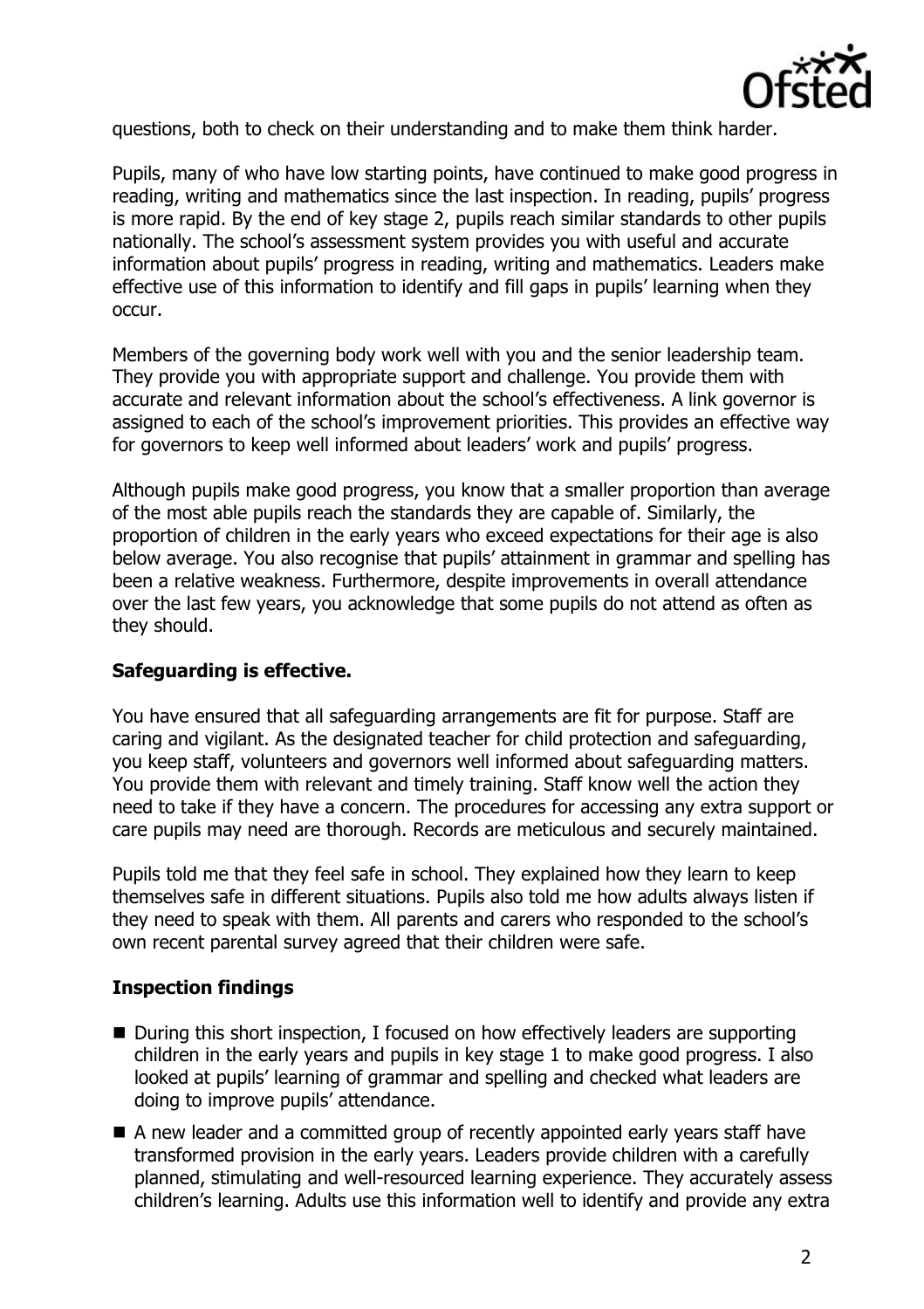

help children may need. Children make good progress in both the Nursery and in the Reception Year. In 2017, the number of children who achieved a good level of development increased markedly. More children now enter Year 1 with skills and abilities typical of those found nationally.

- Leaders provide children in the early years with more activities to challenge them. Adults question children more skilfully and make them think harder. However, not enough of the most able children master skills to a higher level by the end of the Reception Year.
- $\blacksquare$  Many pupils achieve well in the Year 1 national phonics screening check. However, this has not been consistent over time. Leaders have taken decisive action to remedy this. They have implemented a new approach to the teaching of phonics. This has brought greater consistency in quality across the school. Pupils are now more confident in their understanding of phonics and the skills needed to support reading and writing. The pupils who read to me did so with confidence and enjoyment, with good use of intonation and a sound understanding of the text.
- $\blacksquare$  During key stage 1, pupils make good progress from their starting points in reading, writing and mathematics. In mathematics, pupils explain what they are doing and demonstrate their understanding. In 2017 in key stage 1, the proportion of pupils reaching the expected standards was closer to average. Their attainment in reading and mathematics improved and pupils' attainment in writing was in line with the national average. However, the proportion of pupils reaching the higher standard in reading, writing and mathematics remained below average in writing and mathematics.
- **Pupils' use of grammar and the accuracy of their spelling have improved since the** last inspection. The rate of this improvement, however, has slowed. Leaders have identified that pupils' spelling is not developing as well as it should. The introduction of vocabulary books, writing projects and bespoke training for teachers are some examples of how leaders have responded to this.
- Teachers assess pupils' spelling in a variety of different ways. These records indicate that external assessments in English, grammar, punctuation and spelling are likely to be higher in 2018. However, leaders have not yet established a consistent and reliable approach to the assessment of grammar and spelling. Although leaders provide pupils with support to improve their grammar and spelling, they cannot measure which of their actions are successful.
- The actions leaders have taken to remedy poor attendance have been effective. Pupils' attendance has increased steadily over the last three years. In 2017, pupils' attendance was broadly average. A similar trend of improvement has also been seen in the lower proportion of pupils who are persistently absent. Persistent absence, however, is higher at this stage than it was last year. Leaders have yet to identify other ways of working with parents to further reduce persistent absence.